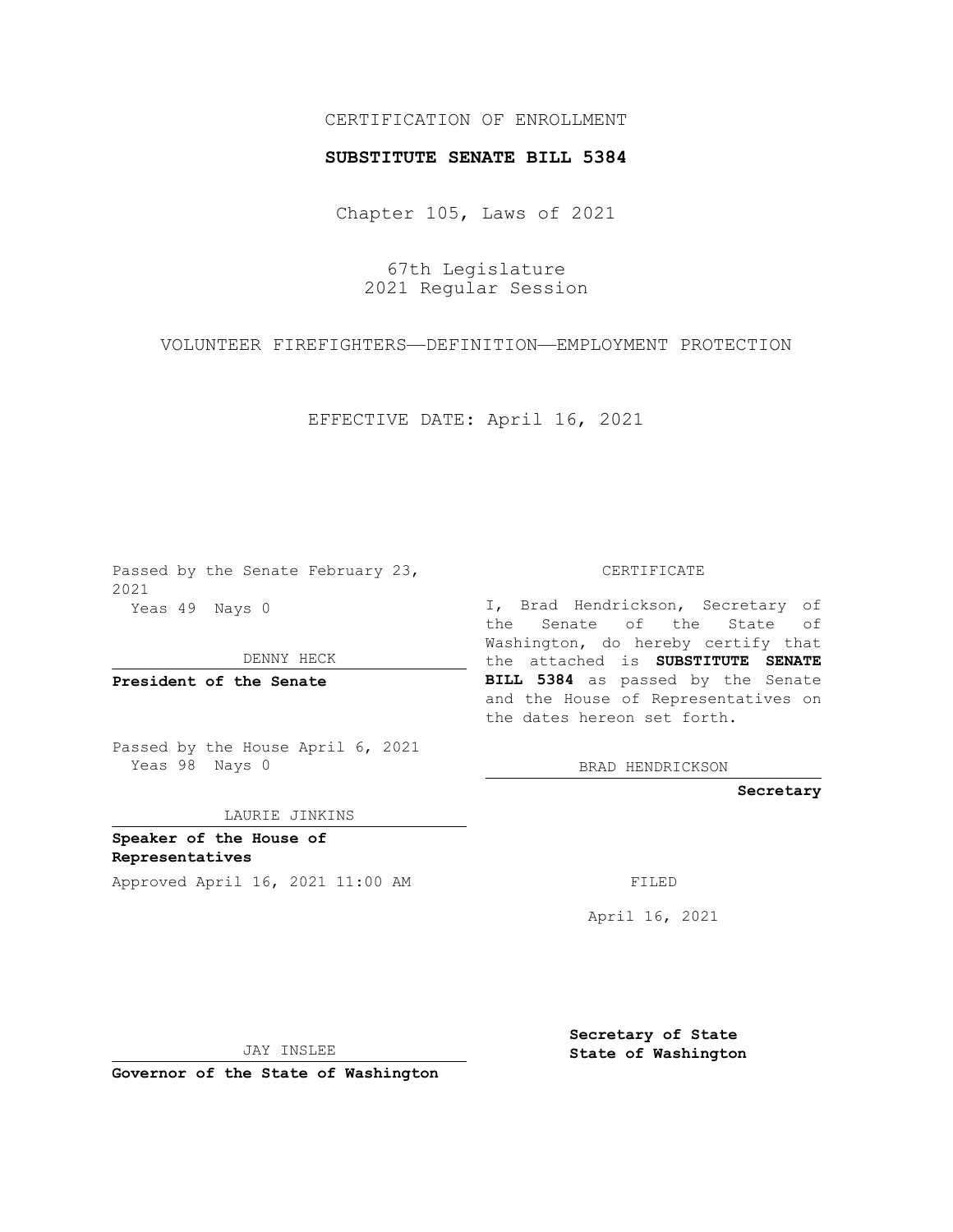## **SUBSTITUTE SENATE BILL 5384**

Passed Legislature - 2021 Regular Session

**State of Washington 67th Legislature 2021 Regular Session**

**By** Senate Labor, Commerce & Tribal Affairs (originally sponsored by Senators Warnick, Short, and Wilson, L.)

READ FIRST TIME 02/12/21.

 AN ACT Relating to volunteer firefighters; amending RCW 49.12.460; creating a new section; and declaring an emergency.

BE IT ENACTED BY THE LEGISLATURE OF THE STATE OF WASHINGTON:

 NEW SECTION. **Sec. 1.** In 2020, wildfire swept across central Washington. In the aftermath, it was found that volunteer firefighters were not allowed to leave work to fight for their family homes simply because they would have been paid as wildland firefighters. The legislature finds that volunteer firefighters, even those compensated for wildland firefighting, should be allowed to leave work to protect their communities.

 **Sec. 2.** RCW 49.12.460 and 2010 c 170 s 1 are each amended to 12 read as follows:

(1) An employer may not discharge from employment or discipline:

 (a) A volunteer firefighter or reserve officer because of leave 15 taken related to an alarm of fire or an emergency call; or

 (b) A civil air patrol member because of leave taken related to 17 an emergency service operation.

 (2)(a) A volunteer firefighter or reserve officer or civil air patrol member who believes he or she was discharged or disciplined in violation of this section may file a complaint alleging the violation

p. 1 SSB 5384.SL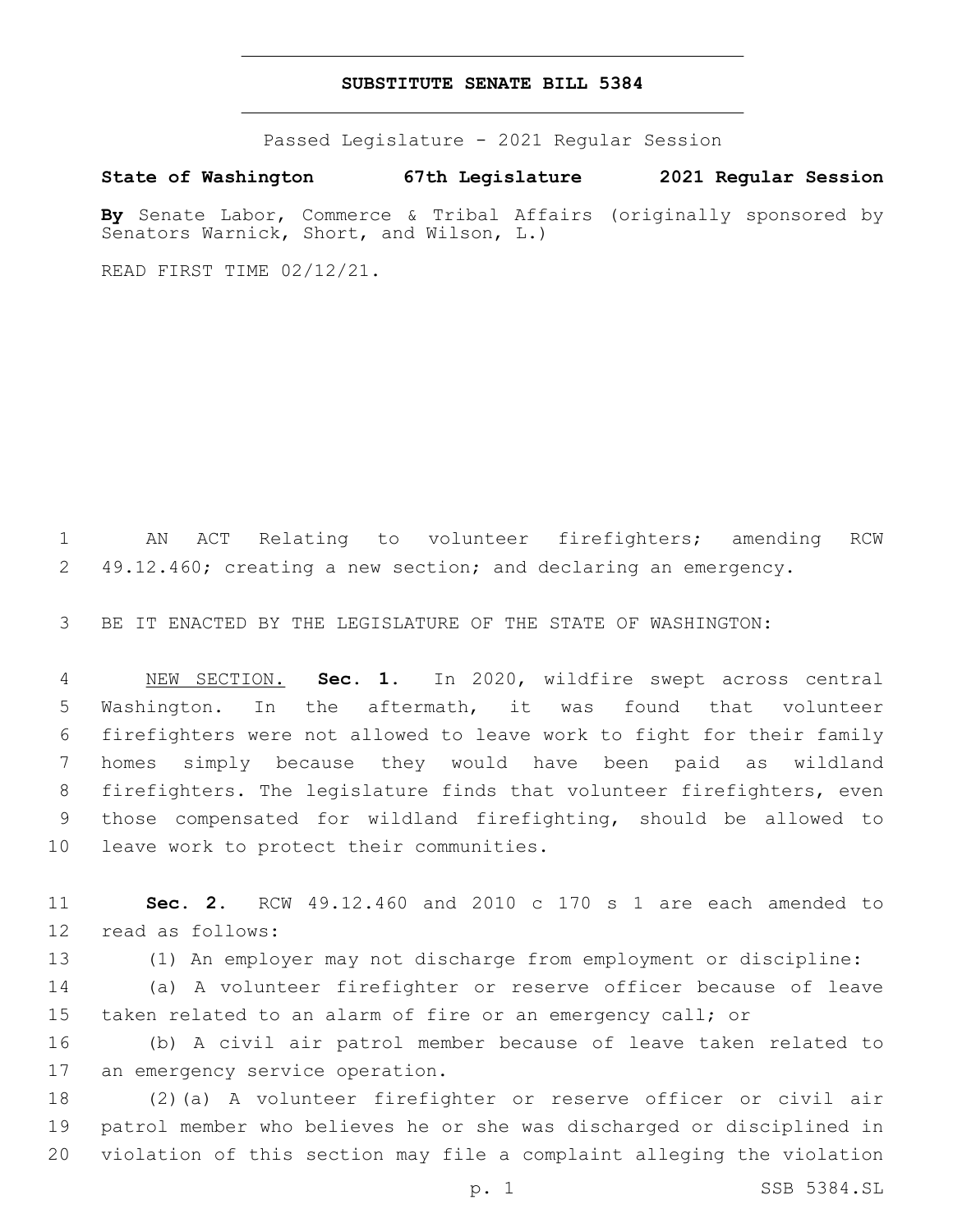with the director. The volunteer firefighter or reserve officer or civil air patrol member may allege a violation only by filing such a complaint within ninety days of the alleged violation.

 (b) Upon receipt of the complaint, the director must cause an investigation to be made as the director deems appropriate and must determine whether this section has been violated. Notice of the director's determination must be sent to the complainant and the employer within ninety days of receipt of the complaint.

 (c) If the director determines that this section was violated and the employer fails to reinstate the employee or withdraw the disciplinary action taken against the employee, whichever is applicable, within thirty days of receipt of notice of the director's determination, the volunteer firefighter or reserve officer or civil air patrol member may bring an action against the employer alleging a violation of this section and seeking reinstatement or withdrawal of 16 the disciplinary action.

 (d) In any action brought under this section, the superior court shall have jurisdiction, for cause shown, to restrain violations under this section and to order reinstatement of the employee or 20 withdrawal of the disciplinary action.

(3) For the purposes of this section:21

 (a) "Alarm of fire or emergency call" means responding to, working at, or returning from a fire alarm or an emergency call, but not participating in training or other nonemergency activities.

 (b) "Civil air patrol member" means a person who is a member of 26 the Washington wing of the civil air patrol.

 (c) "Emergency service operation" means the following operations 28 of the civil air patrol:

 (i) Search and rescue missions designated by the air force rescue 30 coordination center;

 (ii) Disaster relief, when requested by the federal emergency management agency or the department of homeland security;

 (iii) Humanitarian services, when requested by the federal 34 emergency management agency or the department of homeland security;

 (iv) United States air force support designated by the first air 36 force; and

(v) Counterdrug missions.37

 (d) "Employer" means an employer who had twenty or more full-time 39 equivalent employees in the previous year.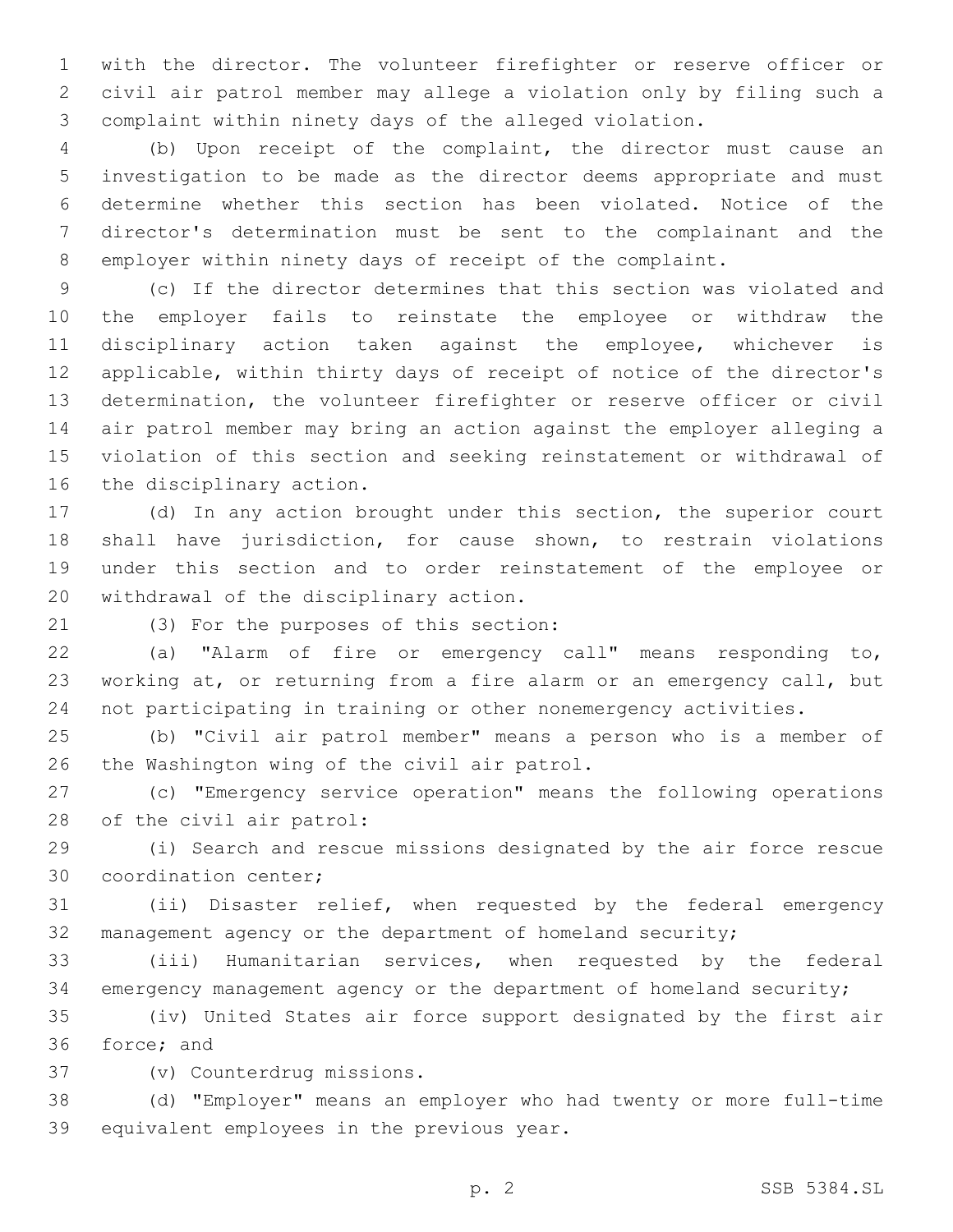(e) "Reinstatement" means reinstatement with back pay, without loss of seniority or benefits, and with removal of any related adverse material from the employee's personnel file, if a file is 4 maintained by the employer.

 (f) "Withdrawal of disciplinary action" means withdrawal of disciplinary action with back pay, without loss of seniority or benefits, and with removal of any related adverse material from the employee's personnel file, if a file is maintained by the employer.

9 (g) "Volunteer firefighter" means a firefighter covered under 10 chapter 41.24 RCW who:

11  $((\ddot{t})$  Is not paid;

12 (ii) Is not already at his or her place of employment when called 13 to serve as a volunteer, unless the employer agrees to provide such 14 an accommodation; and

15 (iii) Has)) (i) Voluntarily performs, regardless of 16 reimbursement, any assigned or authorized duties on behalf of or at 17 the direction of a firefighting or emergency response unit of a city, 18 county, fire district, regional fire protection district, port 19 district, or the state, including but not limited to service pursuant 20 to RCW 43.43.960 through 43.43.975; and

21 (ii)(A) Has notified their employer of their firefighter status 22 and intent to serve as a volunteer if already at the place of 23 employment when called to serve as a volunteer; or

24 (B) If not already at the place of employment when called to 25 serve as a volunteer, has been ordered to remain at ((his or her)) 26 their position by the commanding authority at the scene of the fire.

27 (h) "Reserve officer" has the meaning provided in RCW 41.24.010.

 (4) The legislature declares that the public policies articulated in this section depend on the procedures established in this section and no civil or criminal action may be maintained relying on the public policies articulated in this section without complying with the procedures set forth in this section, and to that end all civil actions and civil causes of action for such injuries and all jurisdiction of the courts of this state over such causes are hereby 35 abolished, except as provided in this section.

 NEW SECTION. **Sec. 3.** This act is necessary for the immediate 37 preservation of the public peace, health, or safety, or support of the state government and its existing public institutions, and takes effect immediately.